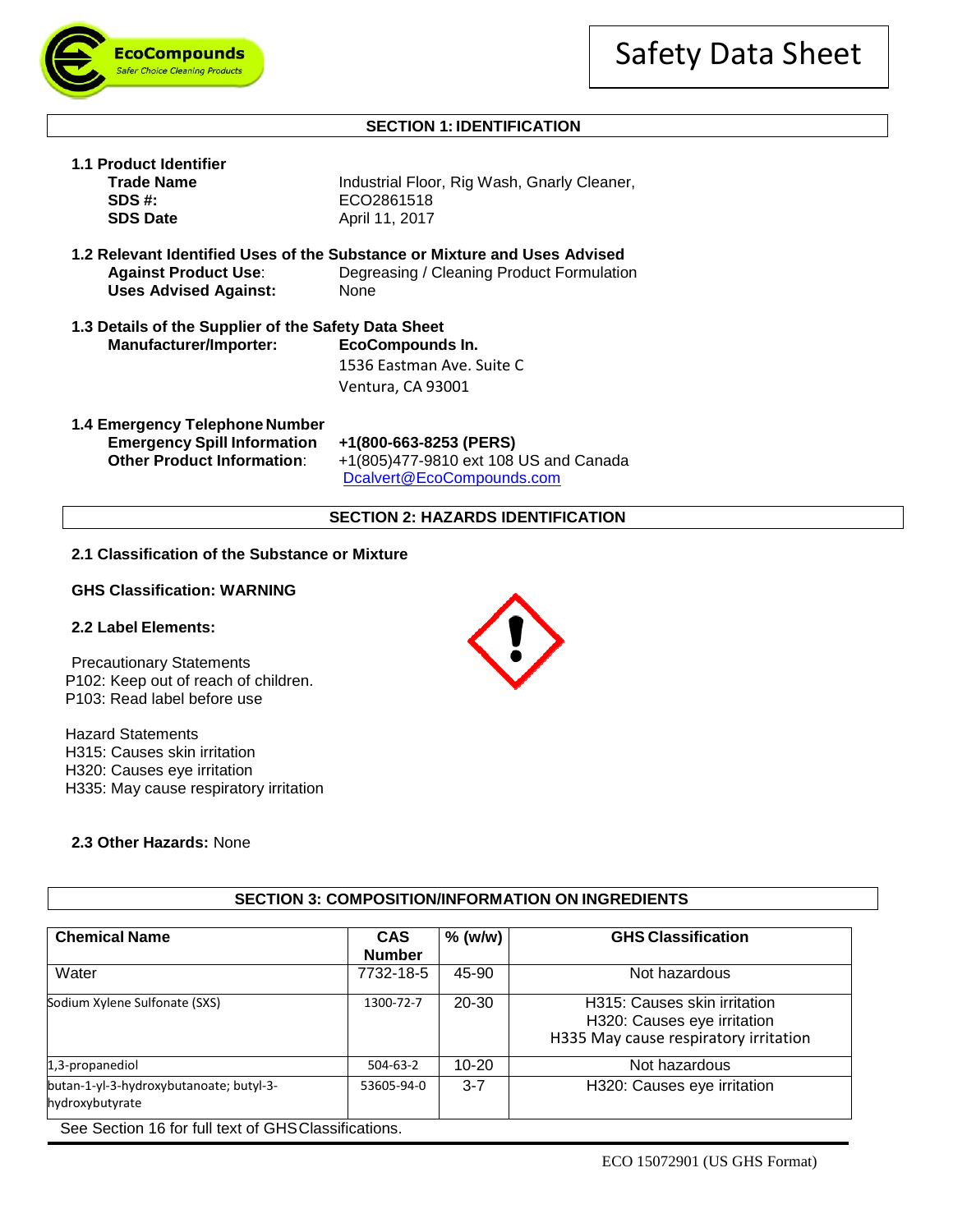

## **SECTION 4: FIRST AID MEASURES**

## **4.1 Description of First Aid**

### **Measures First Aid:**

P301: IF SWALLOWED: If conscious, wash out mouth with small amount of water. Do not give anything to an unconsciousness or drowsy person. Do not induce vomiting. Get medical attention. P302: IF ON SKIN: Wash with soap and water. Get medical attention if irritation develops or persists. P304: IF INHALED: Remove victim to fresh air. Get medical attention if irritation develops or persists. P305: IF IN EYES: Flush eyes with water for at least 20 minutes while lifting the upper and lower lids. If contact lenses are present, remove them after the first 5 minutes and continue rinsing. Seek immediate medical attention.

**Eye contact:** Flush eyes with water for at least 20 minutes while lifting the upper and lower lids. If contact lenses are present, remove them after the first 5 minutes and continue rinsing. Seek immediate medical attention.

**Skin contact:** Wash with soap and water. Get medical attention if irritation develops or persists.

**Inhalation:** Remove victim to fresh air. Get medical attention if irritation develops or persists.

**Ingestion:**

### **See Section 11 for more detailed information on health effects.**

**4.2 Most Important symptoms and effects, both acute and delayed:** Causes severe eye irritation. Eye damage is possible. Causes skin irritation. Inhalation of vapors or mists may be irritating to the respiratory tract. Ingestion may cause gastrointestinal upset.

**4.3 Indication of any immediate medical attention and special treatment needed:** Immediate medical treatment is recommended for eye contact.

#### **SECTION 5: FIREFIGHTING MEASURES**

### **5.1 Extinguishing Media:**

Water spray, carbon dioxide, dry chemical or alcohol-resistant foam to extinguish fires.

#### **5.2 Special Hazards Arising from the Substance or Mixture**

**Unusual Fire and Explosion Hazards:** Direct application of water to hot liquids may cause a violent steam eruption.

**Combustion Products:** Carbon dioxide and carbon monoxide, nitrogen and sulfur oxides and hydrocarbons.

**5.3 Advice for Fire-Fighters:** Firefighters should wear full emergency equipment and approved positive pressure self-contained breathing apparatus. Cool exposed intact containers with water spray or stream.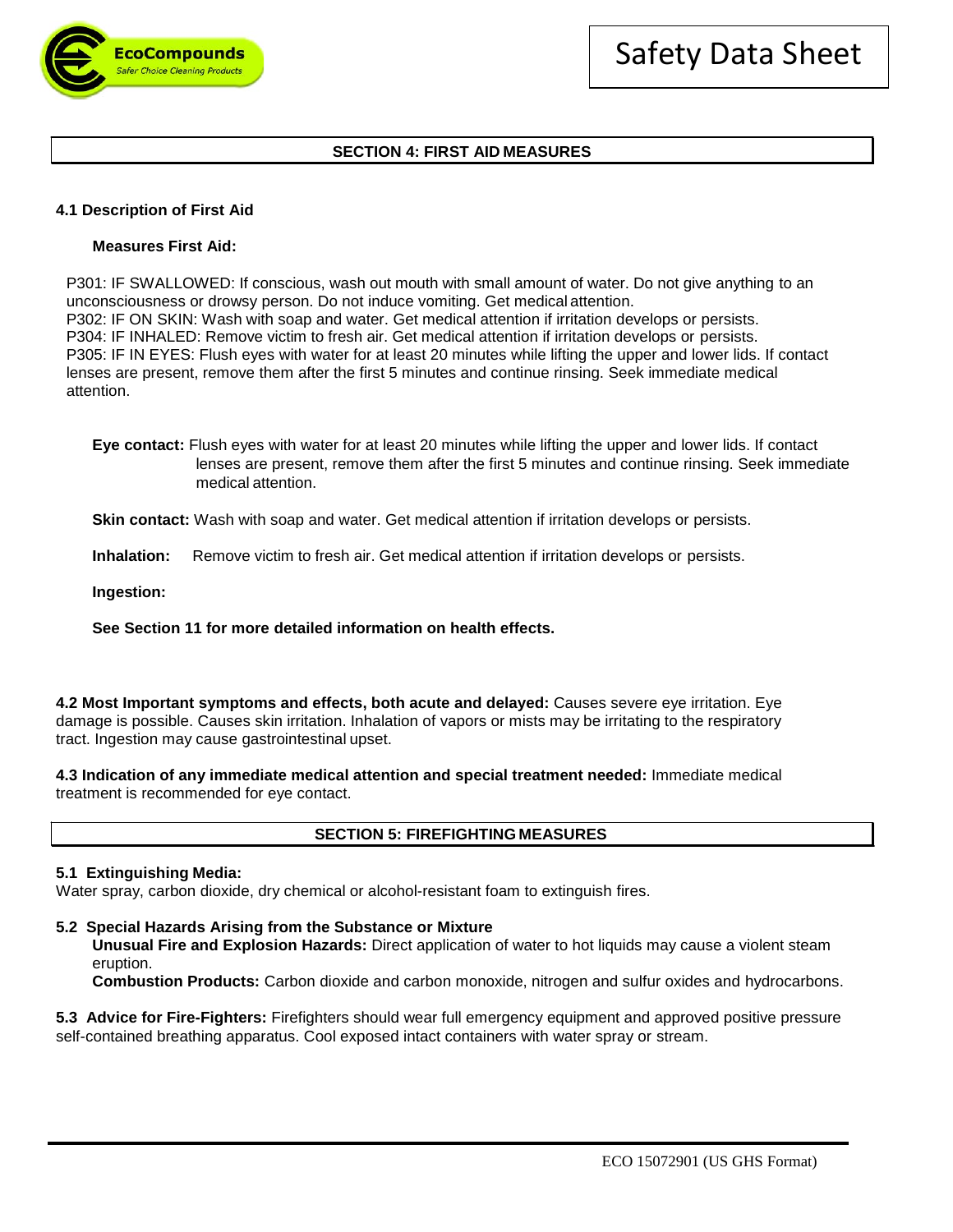

# **SECTION 6: ACCIDENTAL RELEASE MEASURES**

#### . **6.1 Personal Precautions, Protective Equipment and Emergency Procedures:**

Wear appropriate protective equipment. Ventilate the spill area.

## **6.2 Environmental Precautions:**

Prevent entry in storm sewers and waterways. Report spill as required by local and national regulations.

## **6.3 Methods and Material for Containment and Cleaning Up:**

Collect with an inert absorbent, and place into closable containers for disposal. Rinse spill site with water.

## **6.4 Reference to Other Sections:**

Refer to Section 8 for personal protective equipment, and Section 13 for disposal information.

# **SECTION 7: HANDLING and STORAGE**

### **7.1 Precautions for Safe Handling**:

Use suitable protective equipment. Prevent eye contact. Avoid contact with skin and clothing. Avoid breathing vapors or mists. Wash thoroughly after handling. Remove contaminated clothing and launder before re-use. Do not eat, drink, or smoke while handling. Use only with adequate ventilation.

## **7.2 Conditions for Safe Storage, Including any Incompatibilities**:

P404, Store in closed Container. P403: Store in a well ventilated place.

## **7.3 Specific end use(s):**

**Industrial uses:** Degreasing Formulation **Professional uses:** Degreasing Formulation

**SECTION 8: EXPOSURE CONTROLS/PERSONALPROTECTION**

### **8.1 Control Parameters:**

| <b>Chemical Name</b><br><b>OSHA PEL</b><br><b>ACGIH TLV</b> | Other | <b>Biological</b><br><b>Limit Value</b> |
|-------------------------------------------------------------|-------|-----------------------------------------|
|-------------------------------------------------------------|-------|-----------------------------------------|

### **8.2 Exposure Controls:**

**Appropriate Engineering Controls:** Good general room ventilation should be adequate under normal conditions. If exposures are excessive, mechanical ventilation such as local exhaust may be required.

### **Personal Protective Measurers**

**Eye/face Protection:** Wear safety glasses or chemical safety goggles to avoid eye contact.

**Skin Protection:** Impervious clothing is recommended if needed to avoid skin contact.

**Hands:** Impervious gloves such as rubber are recommended.

**Respiratory Protection:** None needed with adequate ventilation. If exposure levels are excessive and irritation is experienced, use an approved respirator with an organic vapor cartridge or a supplied air respirator. Selection of respiratory protection depends on the contaminant type, form and concentration. Select in accordance with OSHA 1910.134 or other applicable regulations and good Industrial Hygiene practice.

**Other protection:** Suitable eye flushing and skin washing facilities should be available in the work area.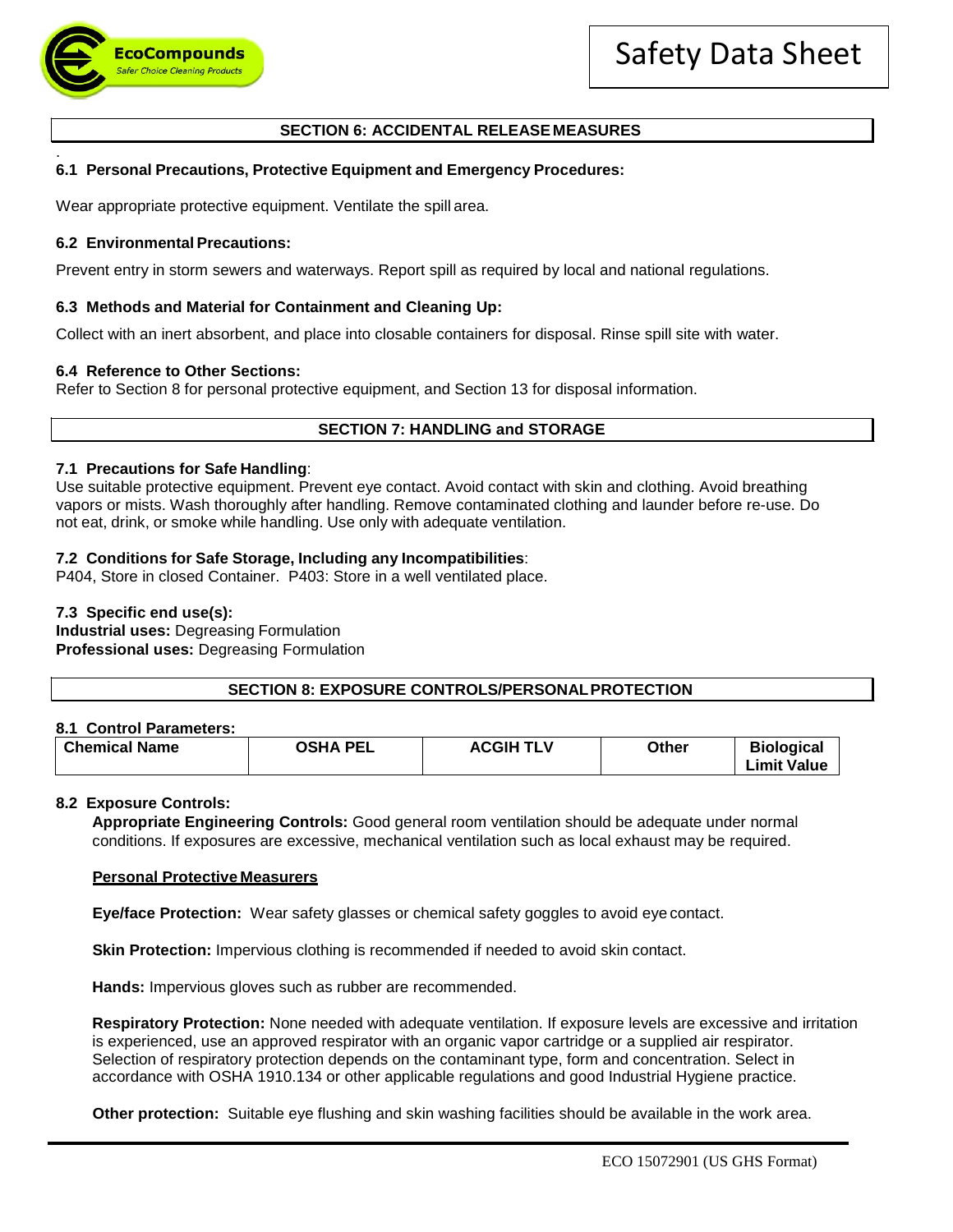

### **SECTION 9: PHYSICAL and CHEMICALPROPERTIES**

#### **9.1 Information on basic Physical and ChemicalProperties**

**Appearance:** clear liquid **Odor:** Characteristic.<br> **Odor Threshold:** Not established **Containery Containery DH:** 5.93 **Odor Threshold: Not established Melting/Freezing Point:** Not established **Boiling Point:** Not established **Flash Point:** 127°C (260.6°F) **Evaporation Rate:** Not established **Lower Flammability Limit:** Not established **Upper Flammability Limit:** Not established **Vapor Pressure:** Not established **Vapor Density(Air=1):** Not established **Oxidizing Properties:** None **Specific Gravity (H<sub>2</sub>O= 1):** .988 **Relative Density:** .994 gm/cm<sup>3</sup> (8.25 lbs/gal)

**Solubility:** Not established **Octanol/Water Partition Coefficient:** Not established **Contanting Contanting Contanting Contanting Contanting Autoignition Temperature: Not established Autoignition Temperature: Not establish Autoignition Temperature:** Not established **Decomposition Temperature:** Not established **Explosive Properties: None** 

**9.2 Other Information:** None available

## **SECTION 10: STABILITY and REACTIVITY**

- **10.1 Reactivity:** Not reactive under normal conditions
- **10.2 Chemical Stability:** Stable.
- **10.3 Possibility of Hazardous Reactions:** None known
- **10.4 Conditions to Avoid:** Keep away from extremeheat.
- **10.5 Incompatible Materials:** Incompatible with strong oxidizing agents, strong acids and strong bases.

**10.6 Hazardous Decomposition Products:** Carbon dioxide, carbon monoxide, nitrogen and sulfur oxides and hydrocarbons.

## **SECTION 11: TOXICOLOGICAL INFORMATION**

#### **11.1 Information on ToxicologicalEffects:**

**Eye Contact:** May cause irritation.

**Skin contact:** May cause irritation.

- **Inhalation:** Inhalation of vapors or mists may be irritating to the respiratory tract.
- **Ingestion:** May cause gastrointestinal irritation with nausea and diarrhea.
- **Acute toxicity:**

**Skin corrosion/irritation:** Expected to be a skin irritant.

**Eye damage/ irritation:** Expected to be severely irritating to eyes.

**Respiratory Irritation:** Inhalation of vapors or mists may irritate the respiratory system.

**Respiratory Sensitization:** Components are not respiratory sensitizers.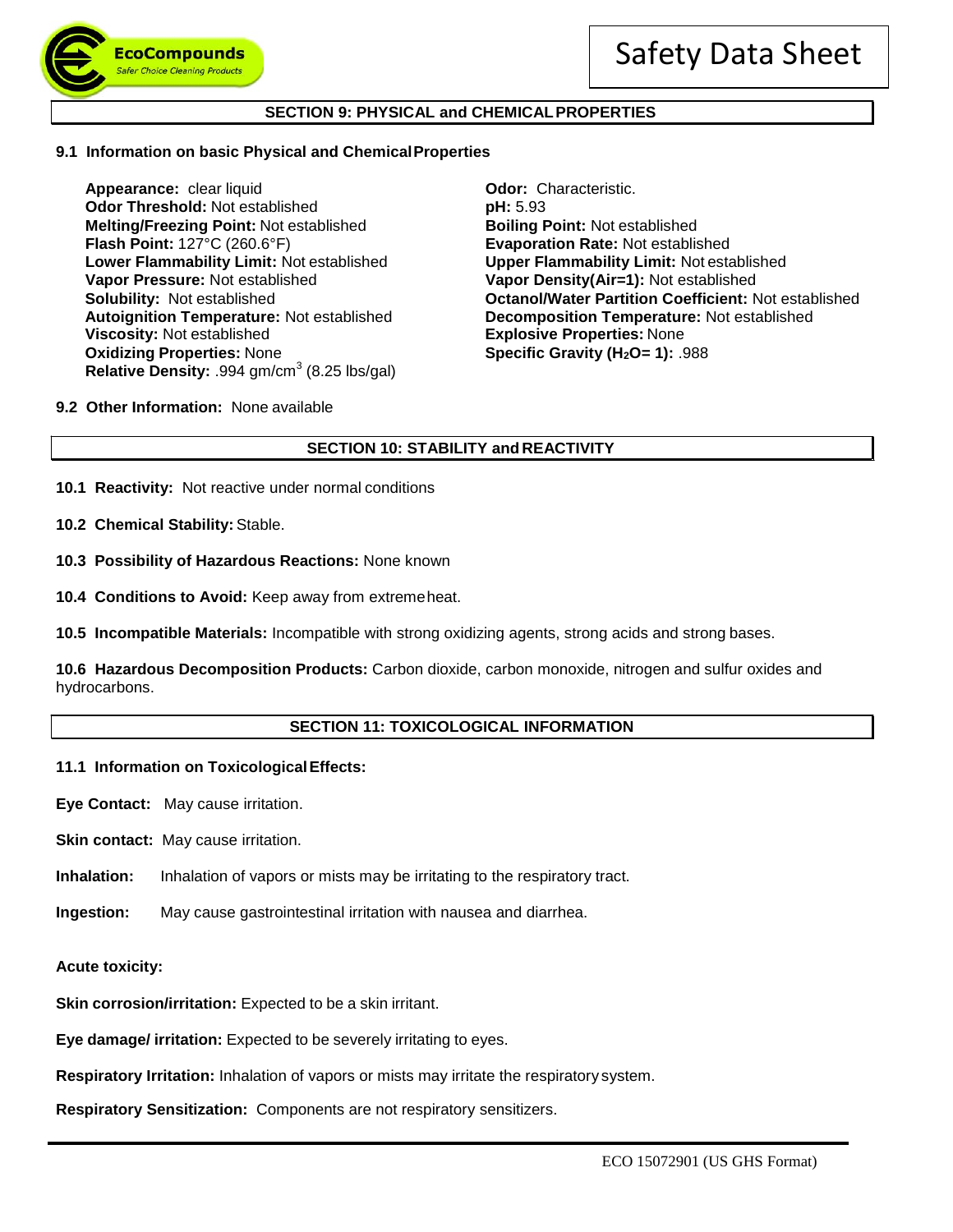

**Skin Sensitization:** Components are not skin sensitizers.

**Germ Cell Mutagenicity:** Components are not germ cell mutagens.

**Carcinogenicity:** None of the components of this product are listed as carcinogens by OSHA, ACGIH, IARC, NTP, or the EU CLP.

**Reproductive Toxicity:** Components are not reproductive toxins.

### **Specific Target Organ Toxicity**:

Single Exposure: No adverse effects are expected. Repeat Exposure: No adverse effects are expected.

### **SECTION 12: ECOLOGICAL INFORMATION**

- **12.1 Toxicity: No data available**
- **12.2 Persistence and degradability:** Alcohols, C12-15 ethoxylated are readily biodegradable.
- **12.3 Bioaccumulative Potential:** No data available

**12.4 Mobility in Soil:** Methyl 9-dodecenoate: Adsorption/desorption Coefficient Log Koc 3.93 (OECD 121).

**12.5 Results of PBT and vPvB assessment:** This mixture does not contain PBT or vPvB components.

**12.6 Other Adverse Effects:** No data available.

#### **SECTION 13: DISPOSAL CONSIDERATIONS**

#### **13.1 Waste Treatment Methods:**

Dispose of contents/container in accordance with local/regional/national/international regulations.

### **SECTION 14: TRANSPORTATION INFORMATION**

|                  | <b>14.1 UN</b> | 14.2 UN Proper Shipping Name | 14.3          | 14.4           | 14.5           |
|------------------|----------------|------------------------------|---------------|----------------|----------------|
|                  | <b>Number</b>  |                              | <b>Hazard</b> | <b>Packing</b> | Environmental  |
|                  |                |                              | Class(s)      | Group          | <b>Hazards</b> |
| <b>US DOT</b>    | <b>Not</b>     | Not regulated                | <b>Not</b>    | <b>Not</b>     | Not applicable |
|                  | applicable     |                              | applicable    | applicable     |                |
| Canadian         | <b>Not</b>     | Not regulated                | <b>Not</b>    | <b>Not</b>     | Not applicable |
| <b>TDG</b>       | applicable     |                              | applicable    | applicable     |                |
| EU               | <b>Not</b>     | Not regulated                | <b>Not</b>    | <b>Not</b>     | No             |
| <b>ADR/RID</b>   | applicable     |                              | applicable    | applicable     |                |
| <b>IMDG</b>      | <b>Not</b>     | Not regulated                | <b>Not</b>    | <b>Not</b>     | No             |
|                  | applicable     |                              | applicable    | applicable     |                |
| <b>IATA/ICAO</b> | <b>Not</b>     | Not regulated                | <b>Not</b>    | <b>Not</b>     | No.            |
|                  | applicable     |                              | applicable    | applicable     |                |

### **14.6 Special Precautions for User:** None

**14.7 Transport in Bulk According to Annex II MARPOL 73/78 and the IBC Code:** Not determined